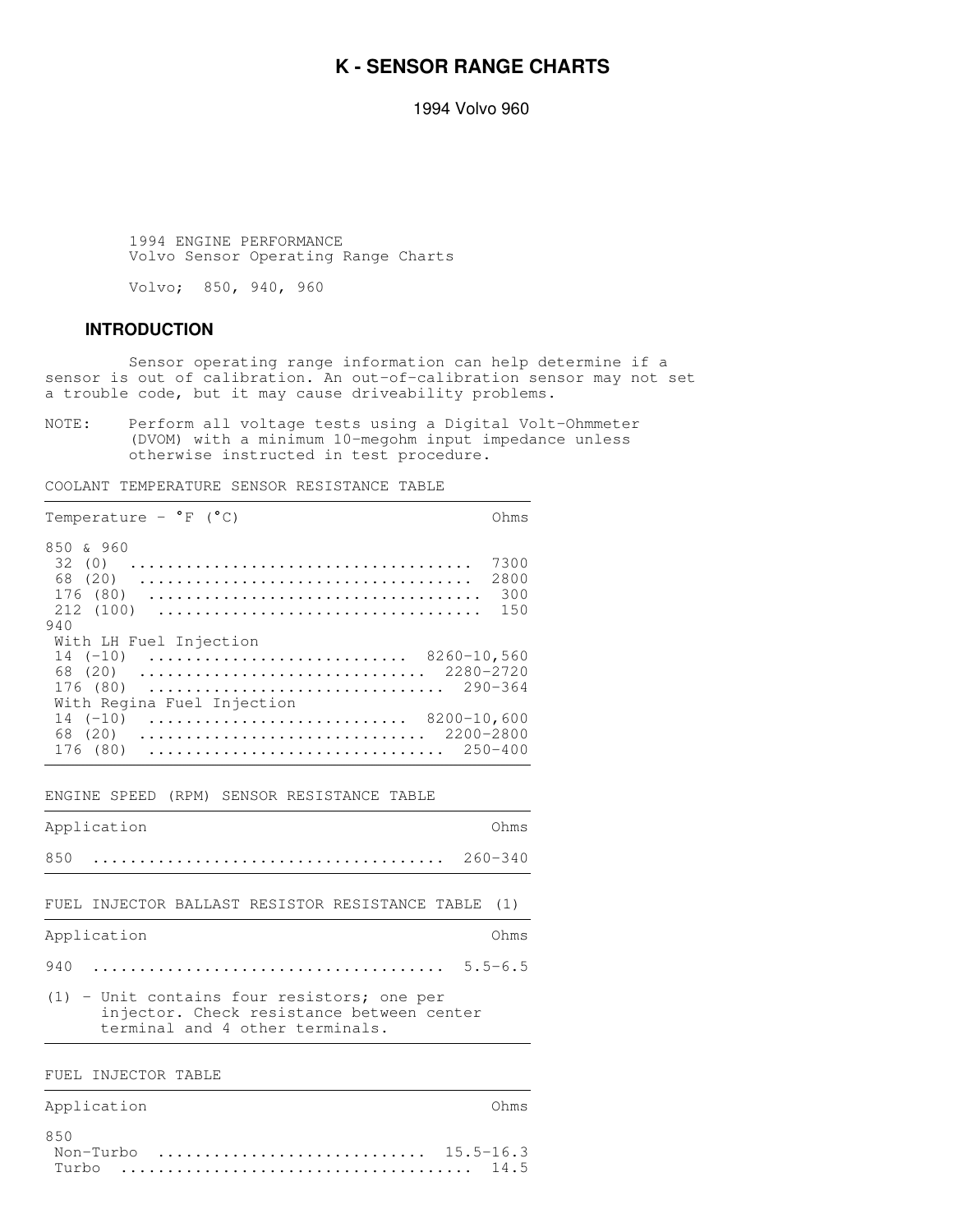#### 940 (1) .................................... 15-17

,我们就是一个人的,我们就是一个人的,我们就是一个人的,我们就是一个人的。""我们,我们就是一个人的,我们就是一个人的,我们就是一个人的,我们就是一个人的。""我

,我们就是一个人的,我们就是一个人的,我们就是一个人的,我们就是一个人的。""我们,我们就是一个人的,我们就是一个人的,我们就是一个人的,我们就是一个人的。""我

,我们就会不会不会。""我们,我们就会不会不会,我们就会不会不会。""我们,我们就会不会不会。""我们,我们就会不会不会不会。""我们,我们就会不会不会不会。""

,我们就是一个人的,我们就是一个人的,我们就是一个人的,我们就是一个人的。""我们,我们就是一个人的,我们就是一个人的,我们就是一个人的,我们就是一个人的。""我

,我们就是一个人的,我们就是一个人的,我们就是一个人的,我们就是一个人的。""我们,我们就是一个人的,我们就是一个人的,我们就是一个人的,我们就是一个人的。""我

,我们就会不会不会。""我们,我们就会不会不会,我们就会不会不会。""我们,我们就会不会不会。""我们,我们就会不会不会不会。""我们,我们就会不会不会不会。""

,我们就是一个人的,我们就是一个人的,我们就是一个人的,我们就是一个人的。""我们,我们就是一个人的,我们就是一个人的,我们就是一个人的,我们就是一个人的。""我

,我们就是一个人的,我们就是一个人的,我们就是一个人的,我们就是一个人的。""我们,我们就是一个人的,我们就是一个人的,我们就是一个人的,我们就是一个人的。""我

C) Ohms

(1) - Vehicles equipped with Regina fuel injection only.

## IDLE AIR CONTROL VALVE (COIL) RESISTANCE TABLE

# Application Ohms

| 850                                                |
|----------------------------------------------------|
|                                                    |
| Turbo (1)  10-14                                   |
|                                                    |
|                                                    |
| (1) - Measured between terminals No. 1 and 2, or   |
| No. 2 and 3.                                       |
| (2) - Vehicles equipped with Regina fuel injection |
| only.                                              |

INTAKE AIR TEMPERATURE SENSOR RESISTANCE TABLE (1)

Temperature - °F ('

(1) - Does not apply to 850 turbo and 960.

#### MASS AIRFLOW SENSOR RESISTANCE TABLE

| Terminals                                                  | ∩hms |
|------------------------------------------------------------|------|
| 850 Non-Turbo<br>940 (2) & 960                             |      |
|                                                            |      |
| $(1)$ - Resistance is measured between these<br>terminals. |      |
| (2) - Vehicles equipped with LH fuel injection<br>only.    |      |

### OXYGEN SENSOR HEATER RESISTANCE TABLE

Temperature - °F (' C) Ohms 850 Turbo 68 (20) ................................. 1.5-2.5 660 (350) .................................. 6-10 850 Non-Turbo, 940 (1) & 960 68 (20) ....................................... 3 660 (350) .................................... 13 (1) - Vehicles equipped with Regina fuel injection only.